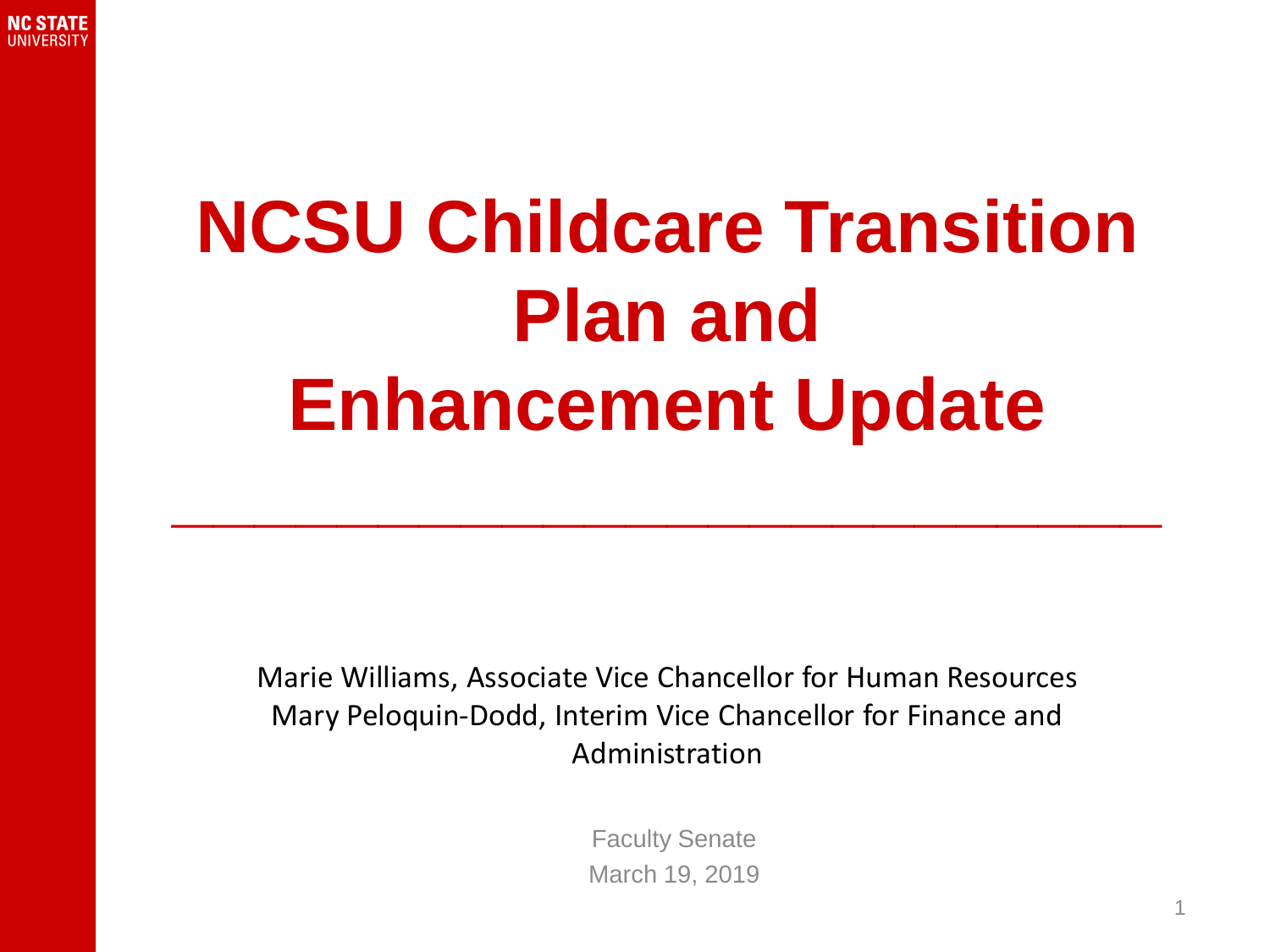

# Background and Options Explored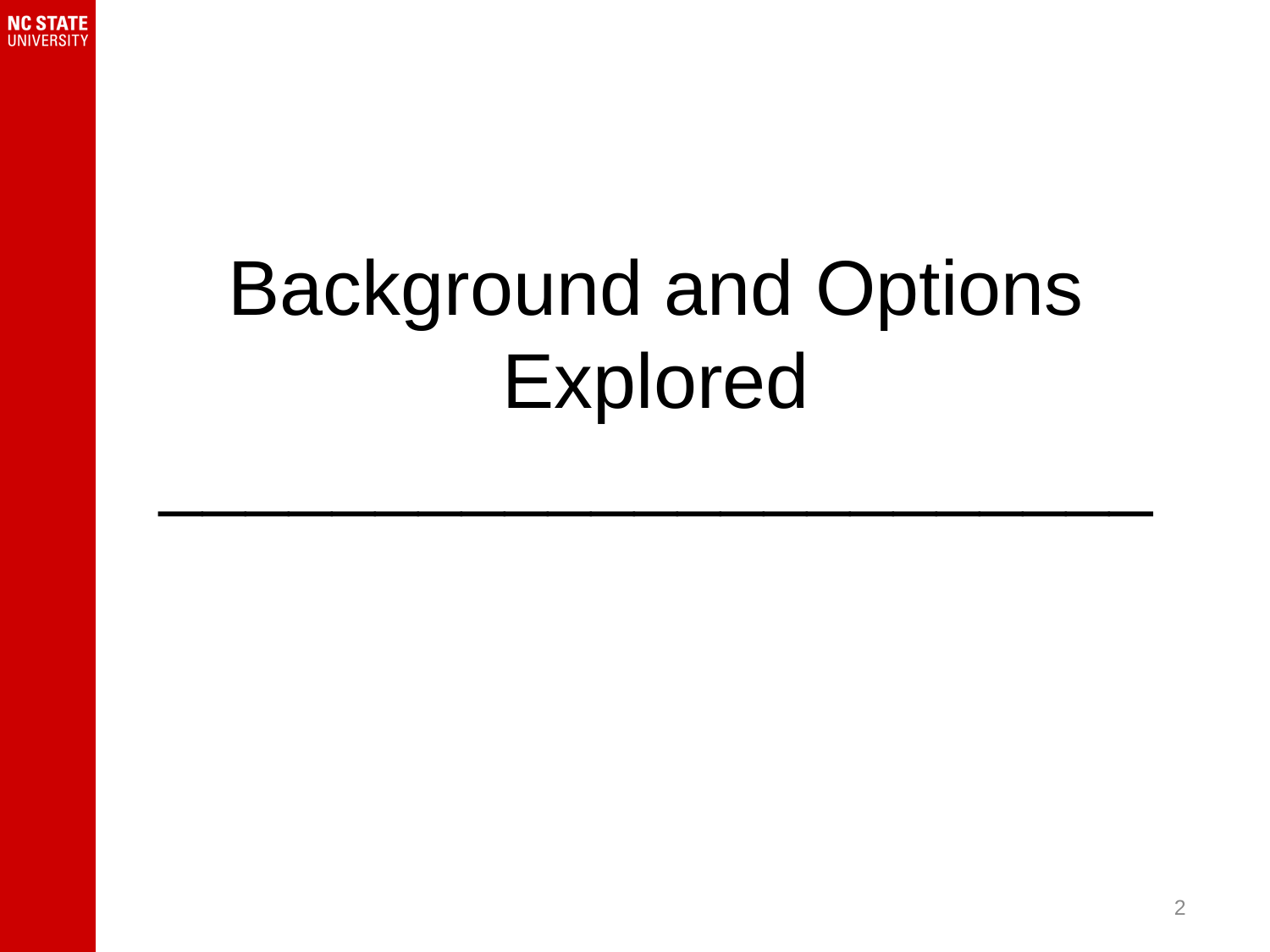

#### **Background**

- NC State Child Care Center Opened in 2008 located on Dorothea Dix Property
- The Center is managed by Bright Horizons. Contract with Bright Horizons was renewed for a 5 year term December 2014 – December 2019
- Lease with City of Raleigh was renewed July 2017 through July 2018. NC State requested and was granted two extensions of the lease through July 2019
- The Child Care Center, operating in partnership with Bright Horizons will close June 30, 2019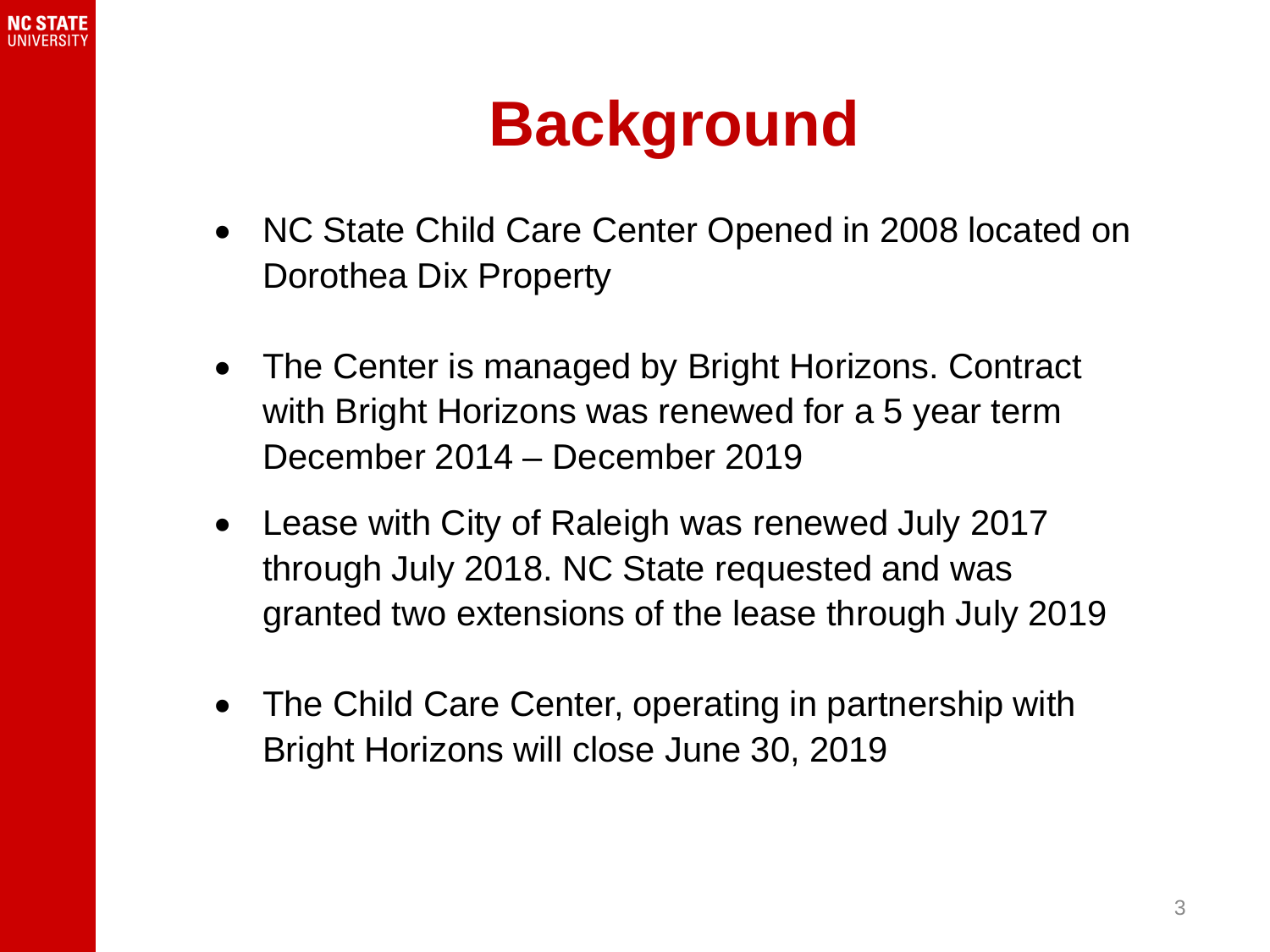

### **Options Explored 2017 - 2018**

- Notified Faculty Well Being Committee of need to find alternative location for facility and to begin exploring solutions and address challenges
- Negotiated with the City of Raleigh to try to keep the facility open, to include securing lease extensions on the property
- Worked with Real Estate, Finance, and Budget Offices to:
	- Identify possible on-site/nearby locations
	- Funding options and models to build or retro-fit a facility
	- Assessed feasibility of converting part of Research IV (Centennial)
- Conducted a review of peer institutions and UNC System institution's Child Care programs (ex: UNC-Chapel Hill, App State, Cornell, Brown)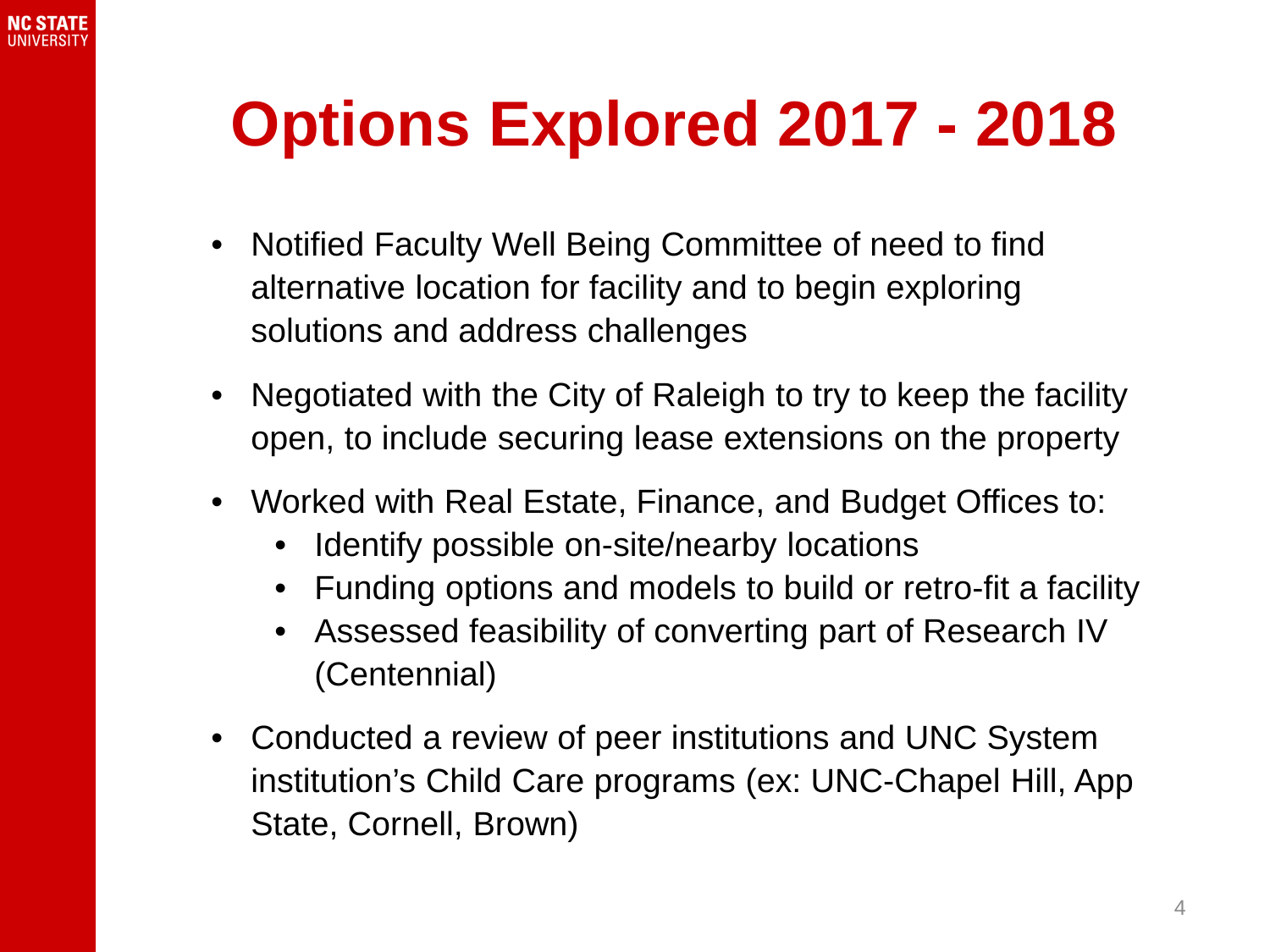

#### **Options Explored 2017 - 2018**

- Negotiations with Bright Horizons and other child care providers in the Triangle (Discussions included facility locations, building development projects, partnerships and/or discounts)
- Established a child care advisory work group (October 2018) includes a variety campus stakeholders:
	- VC Finance & Administration
	- AVC HR
	- AVC Real Estate
	- AVC Budget
	- Director of Benefits
	- Wellness and Recognition Program Manager
	- Representatives from (Faculty Senate, Staff Senate, Faculty Well-Being Committee, Council on the Status of Women)
	- College of Veterinary Medicine Representative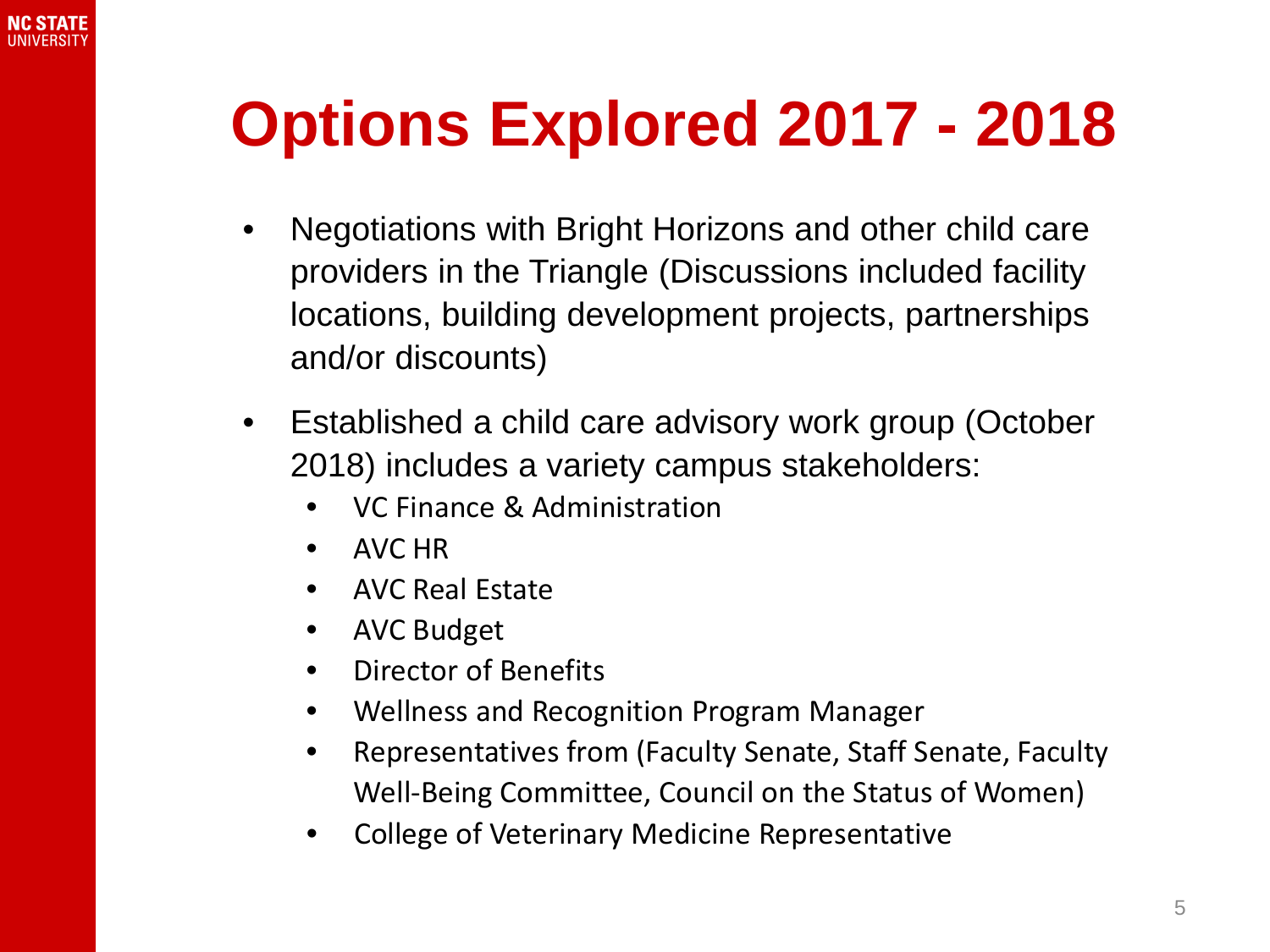

#### **Communication to Impacted Families**

- Bright Horizons Staff notified of center transition February 13, 2019 at 6:30 PM Staff Meeting
- Following conclusion of Staff Meeting, NC State sent out initial communication to impacted families February 13, 2019
- Parent Information Meeting initially scheduled for February 19<sup>th</sup> was rescheduled to accommodate alternative schedules and provide tours of Harrison Park Center
	- Four parent information meetings held, two on 2/21/19 and two on 2/27/19.
- On 2/27/19 additional communication sent to impacted families with updates regarding the child care transition plan and enhancements to the child care program at NC State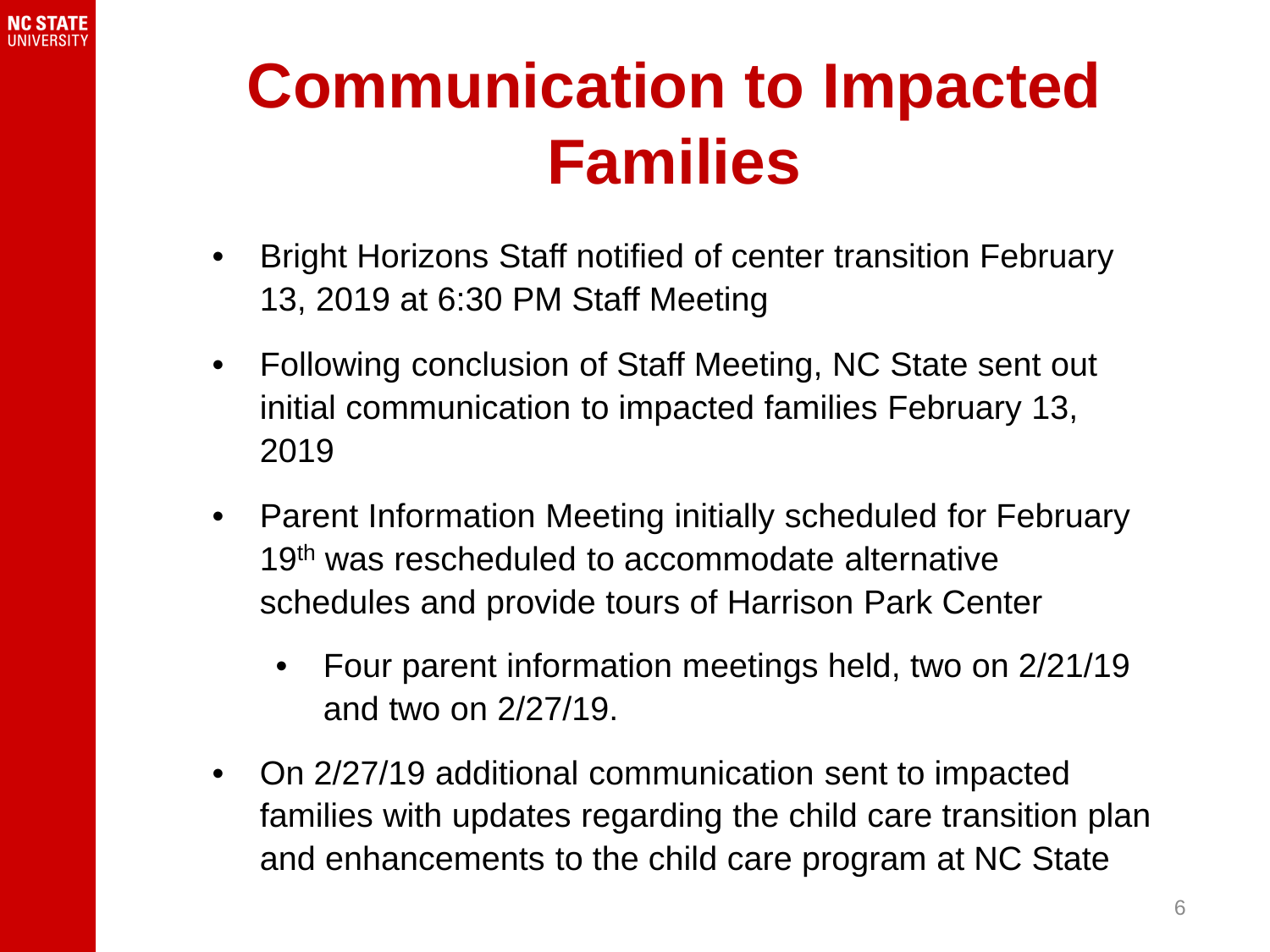

#### **Bright Horizon (BH) Transition Plan for Impacted Families**

- All families at current center (NC State and Community Members) have **guaranteed spots** at Harrison Park location
- May also choose another BH Triangle-area location to transfer to (dependent on availability)
- Families have until 3/31/19 to notify BH of their location choice
- Current NC State Tuition Rates continue through December 31, 2019 (negotiations underway with BH to extend rates to December 31, 2020), subject to annual renewal thereafter
- BH staff will transition with children to Triangle-area centers to ensure continuity of teacher care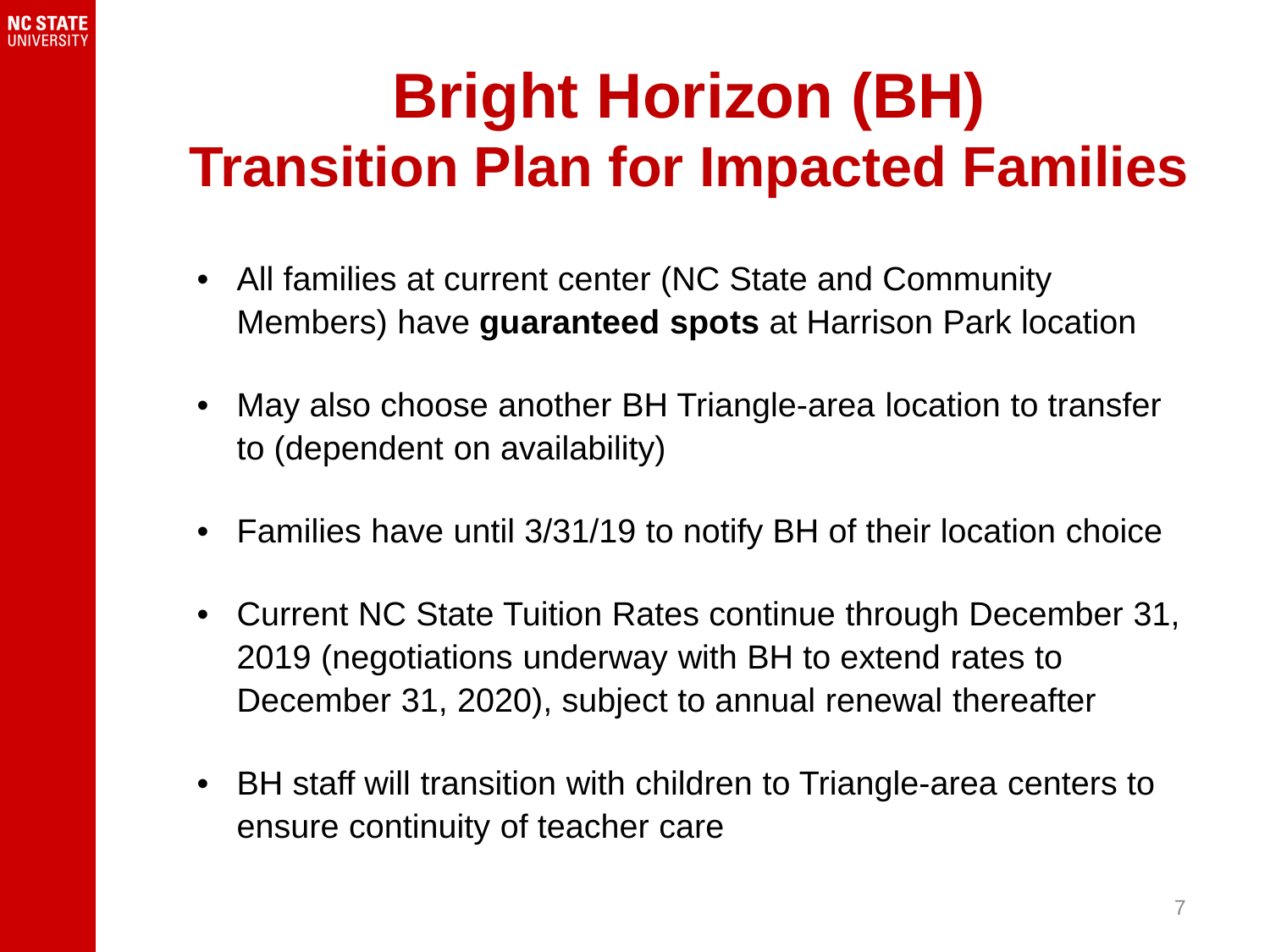

# Additional Child Care Enhancements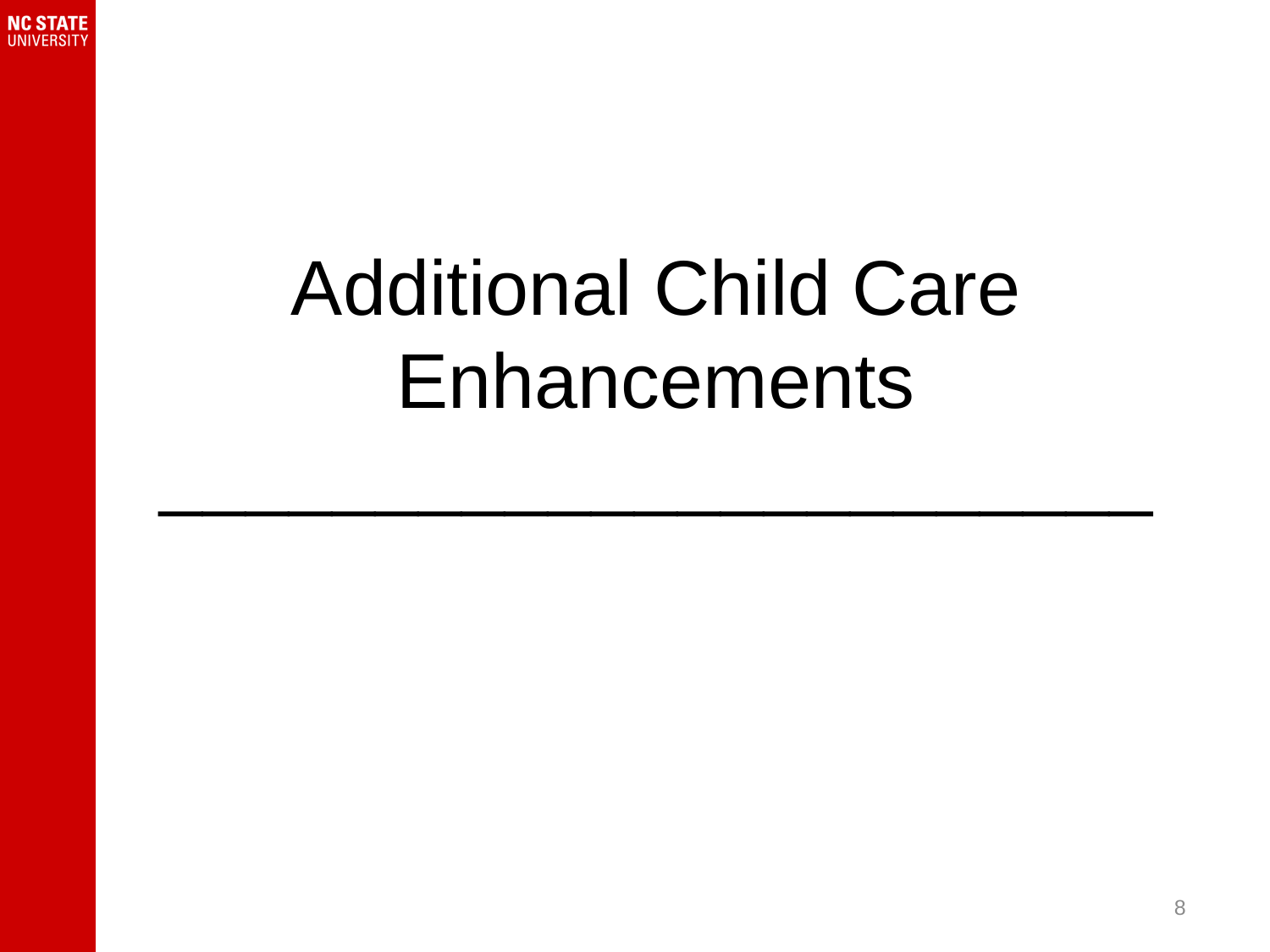

#### **Extend Bright Horizons Contract**

Negotiating with Bright Horizons to extend NC State's contract to December 31, 2020 (subject to annual renewal thereafter) to:

- Continue NC State Child Care Tuition Rate for impacted families
- Increase capacity at Triangle Bright Horizon locations to a **total of 100 spaces**
	- Good News! Eligible NC State families can receive the NC State child care tuition rate at these facilities, subject to space availability and budget.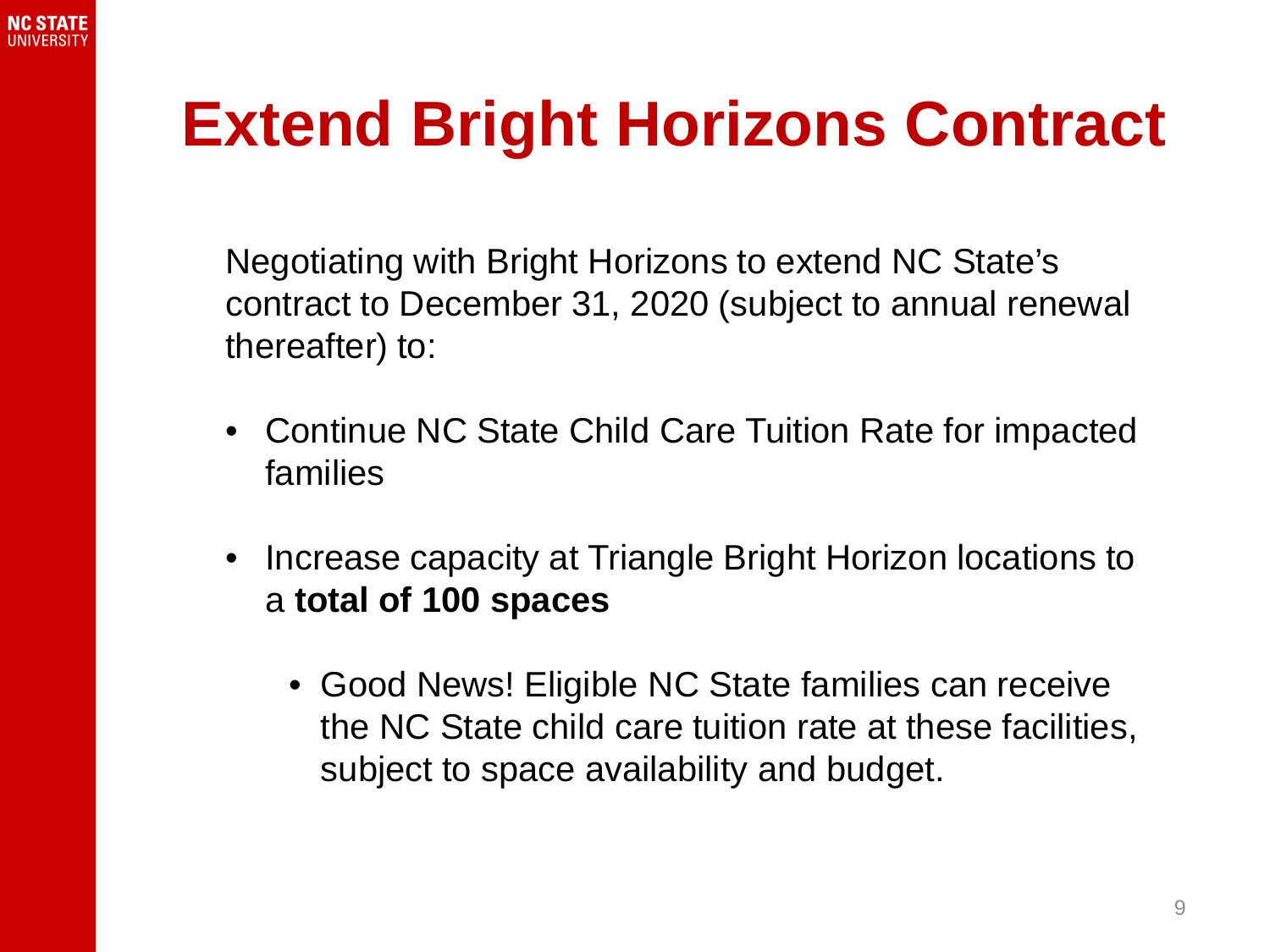

### **The Goddard School (Ridge Road Location)**

NC State has also established a new provider partnership with The Goddard School, located at 1215 Ridge Road, Raleigh, NC 27605. This partnership will began March 1, 2019.

#### **Benefits of this New Provider Partnership:**

- $\checkmark$  This provider is located in very close proximity (less than 2 miles) to the NC State campus.
- $\checkmark$  This is a new four-star facility that provides quality child care for children ages infant to 6 years old.
- $\checkmark$  Priority consideration will also be given for eligible NC State families for current and future child care openings that become available at this center's location.
- $\checkmark$  This will increase opportunities for greater access to child care in the downtown Raleigh area for our eligible NC State families.

#### **NC State has agreed to pay the deposit of ½ first month tuition and initial \$150 registration fee for each of the reserved spaces**.

10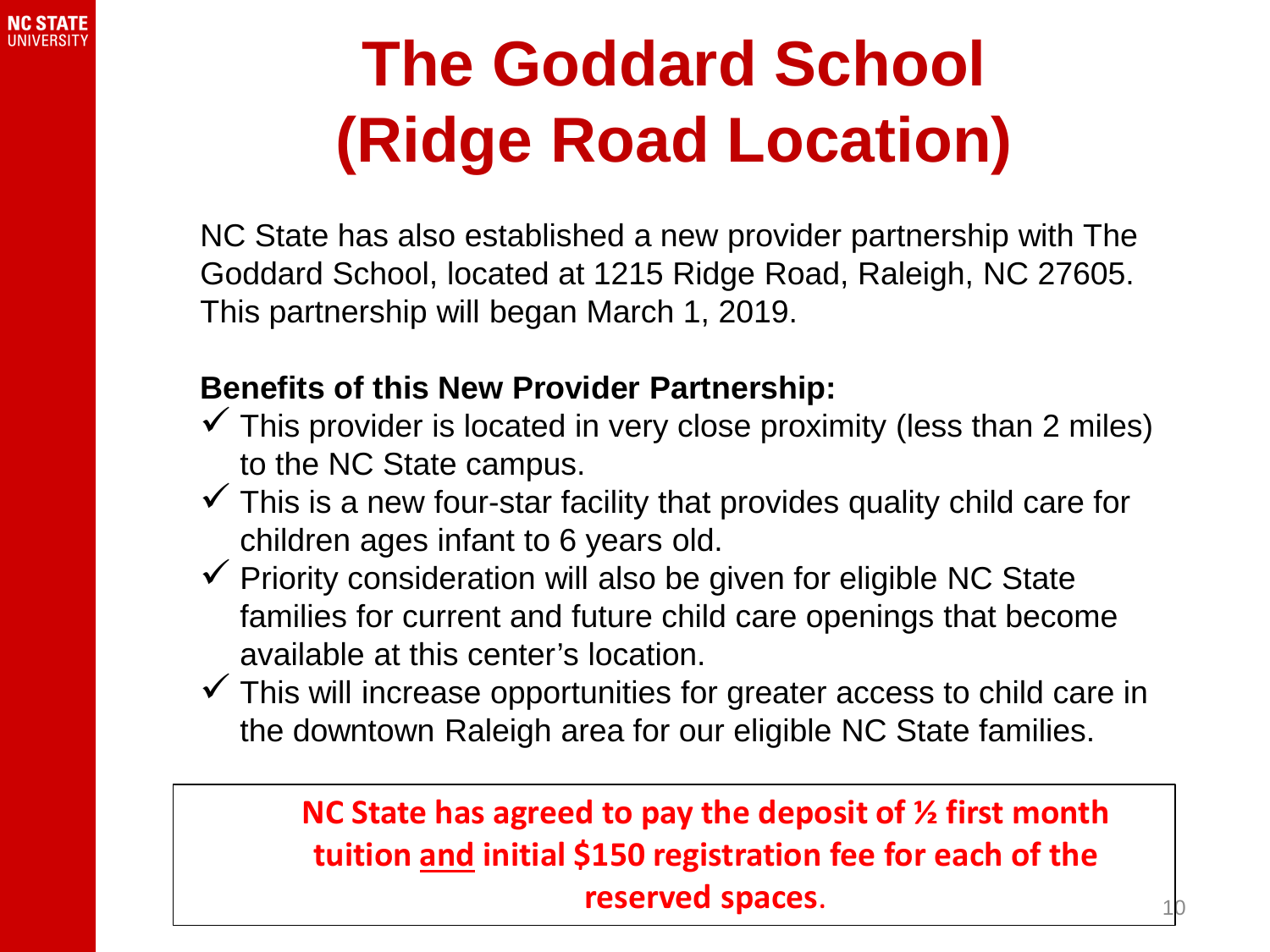

### **The Goddard School (Ridge Road Location)**

• To increase access and capacity to quality child care for eligible NC State families, **the university has reserved and prepaid 17 child care spaces at this center**. See chart below for details.

| Infant       | 2 Spaces  | Available Spring 2020 |
|--------------|-----------|-----------------------|
| 12-23 Months | 2 Spaces  | Available Spring 2020 |
| 2-35 Months  | 3 Spaces  | <b>Available Now</b>  |
| 3+ Years     | 10 Spaces | <b>Available Now</b>  |

• **Families impacted by the transition will be given first priority**  to indicate if they would like to reserve one or more of these space(s) for their child(ren), subject to space availability, on a firstcome basis until 3/31/2019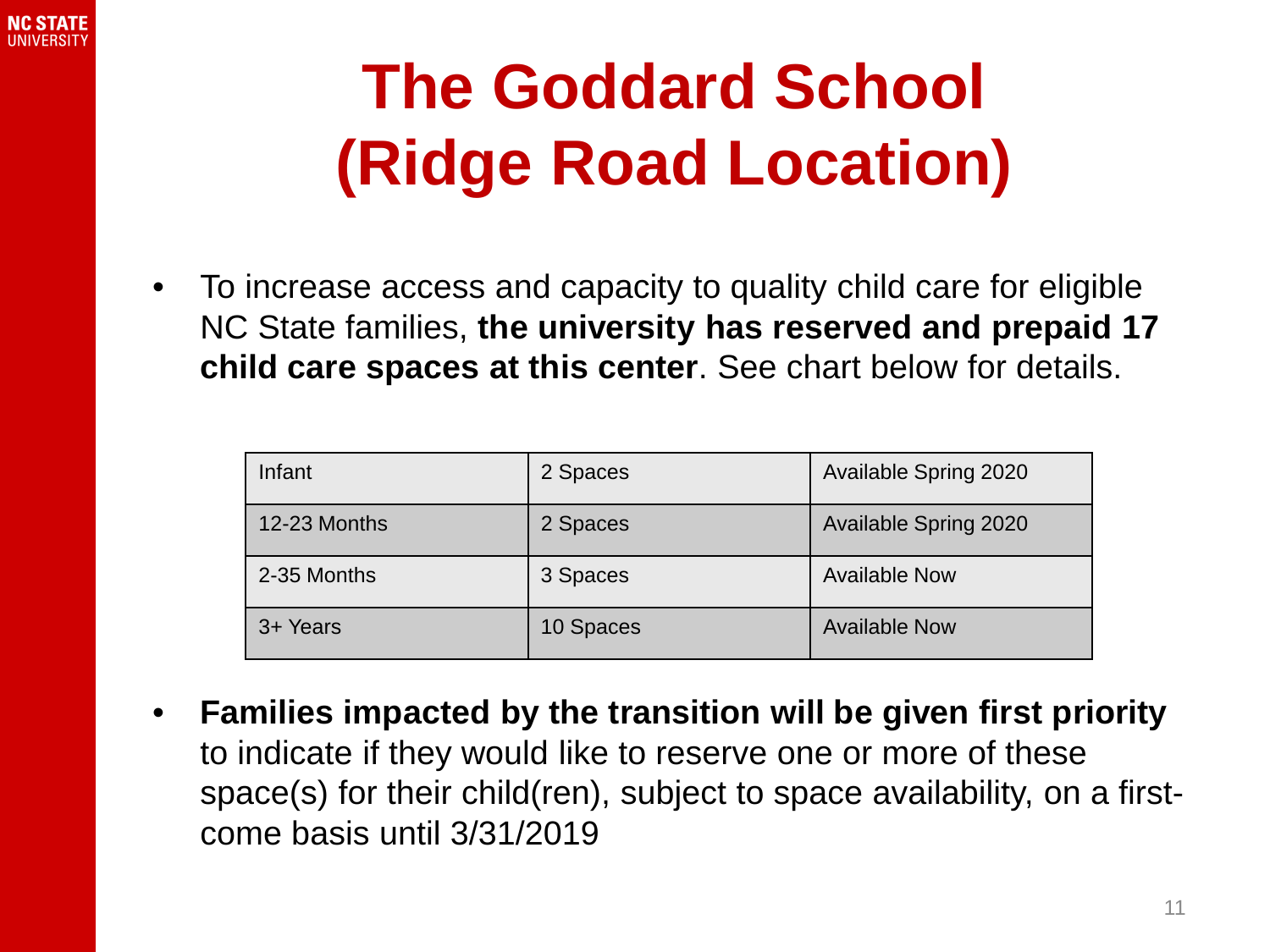

### **The Goddard School Application Process**

- To receive first priority consideration, interested families are required to complete and submit the center's application for enrollment no later than March 31, 2019.
- A wait list will be established and slots will be filled on a first-come basis.
- For current available spaces only: due to the child care transition, impacted families who reserved a space at the center must have their child(ren) begin attending the school by no later than September 3, 2019.
- Note: Bright Horizons has kindly agreed to waive the 30-day notice requirement for impacted families considering moving their child(ren) to another child care provider.
- After March 31, 2019, any remaining and future child care openings at the center will be advertised to other eligible NC State families.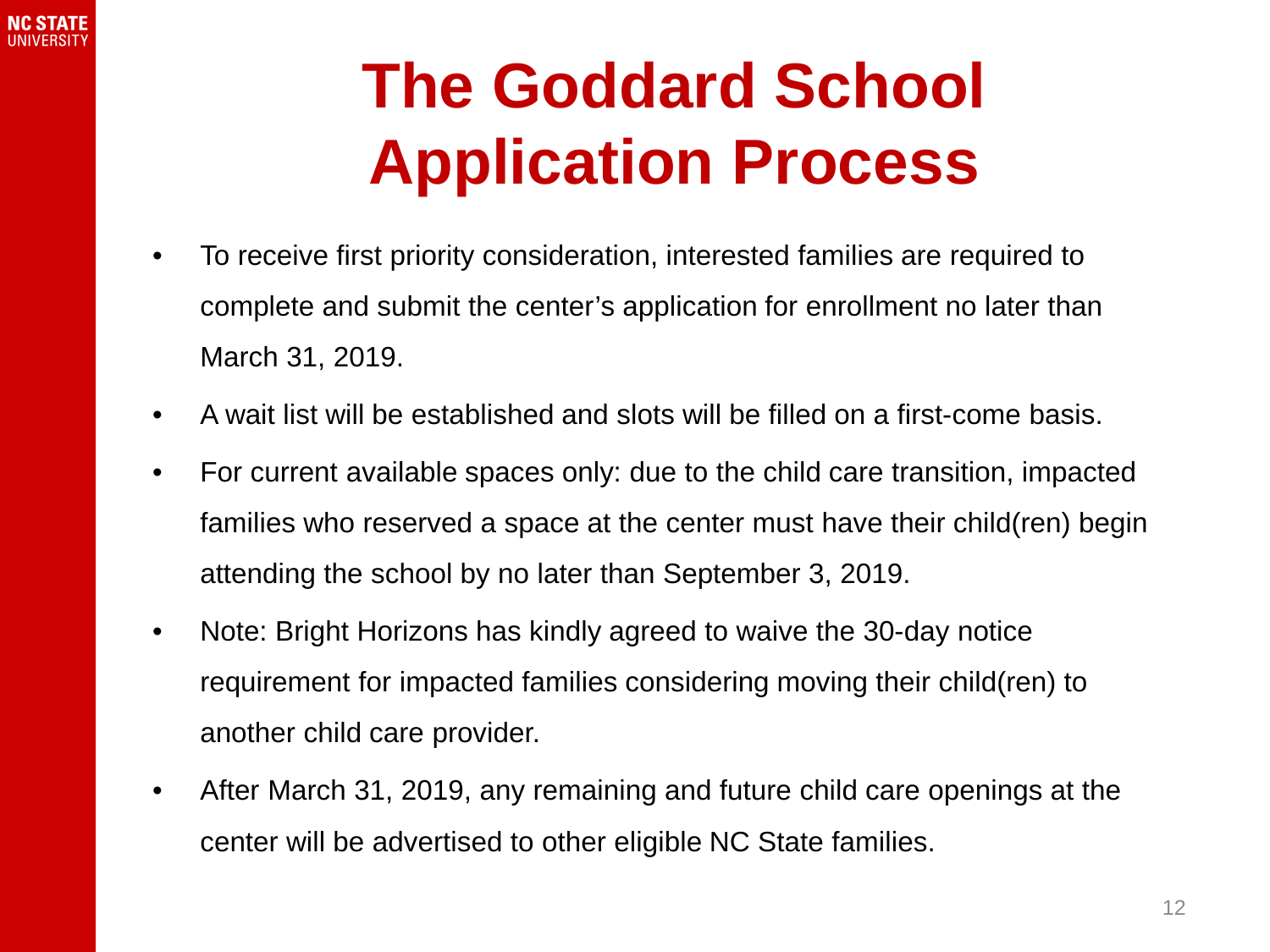

#### **RightTime KiDs Drop-In Child Care**

- NC State has obtained a discount at RightTime KiDS Drop-in childcare locations in the Triangle area.
- This new option will provide a flexible family-friendly solution to address the short-term, urgent, after-hours and/or last-minute child care needs of our NC State families.

**Nearest location to the NC State Campus (approx. 1.1 miles):** 1028 Oberlin Rd, #242, Raleigh, NC 27605

#### **Age Ranges Served:**

18 months to 12 years

#### **Discount Available For:**

NC State faculty, staff, postdocs and students

#### **NC State Discounted Non-Member Rate:**

\$8/hour (standard non-NC State rate is \$12/hour)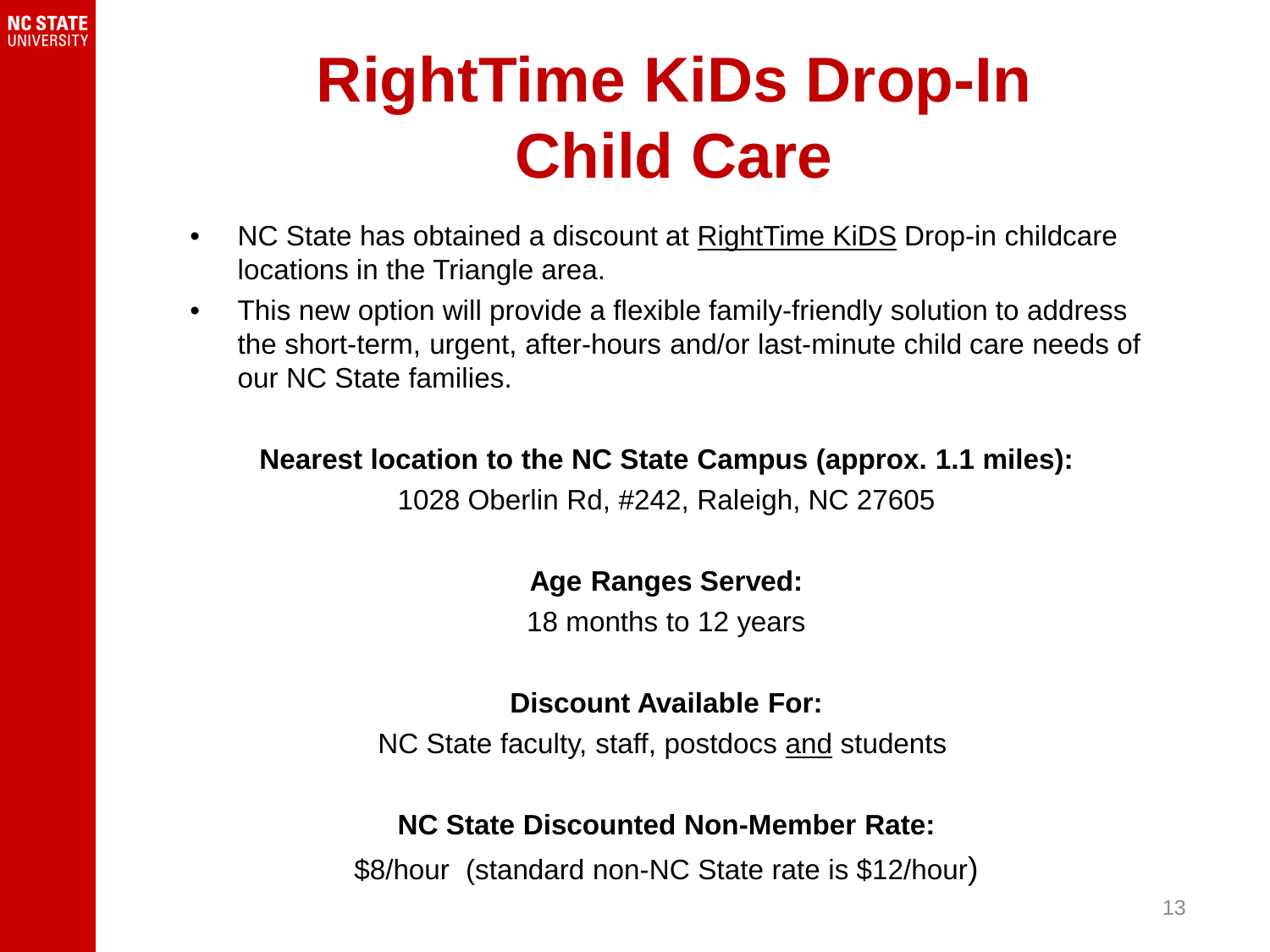

## Next Steps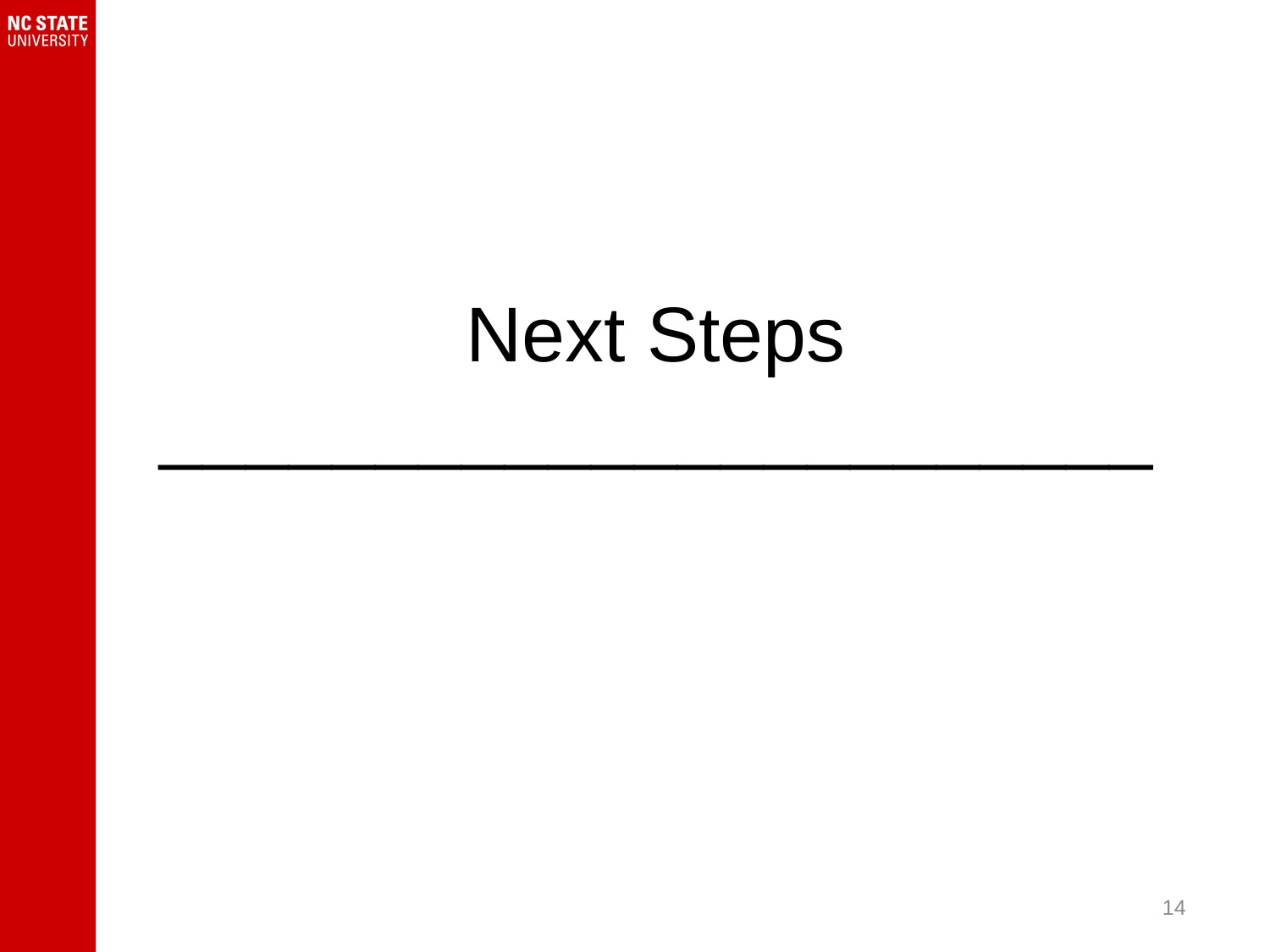

#### **Impacted Families**

- Hold individual meetings with impacted families to discuss their concerns and child care needs due to the transition
- Conduct parent meetings and family tours at the BH Harrison Park location
- Work with the supervisors of impacted families to give the employee time off to tour and find a new child care location without having to use their own personal leave
- Hold frequent meetings with the BH management and Goddard School management to coordinate the placement of these families to ensure a smooth transition
- Continue working with impacted families to ensure each family and child is placed at a 1) a BH facility of their choice, 2) The Goddard School (Ridge Road Location), 3) another provider of their choice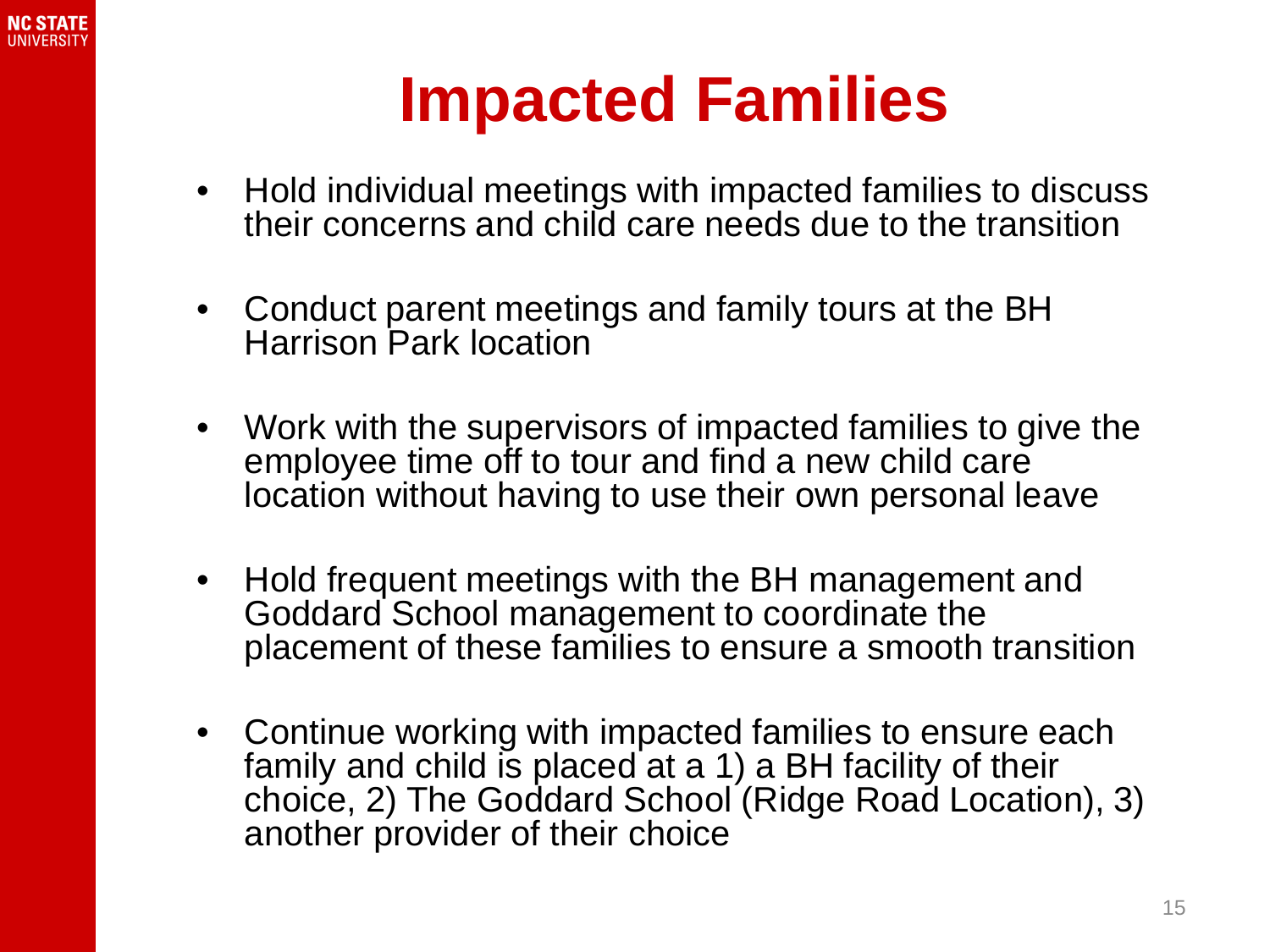

### **Continue to Enhance NC State's Child Care Program**

- Finalize contract negotiations with Bright Horizons to extend contract, the NC State child care tuition rate, and to increase capacity and access for eligible NC State families (approx. 100 total spaces)
- Announce enhancements with Bright Horizons and Goddard School to campus (April 2019)
- Develop plan to assess feasibility of on-site child care locations and additional third party child care provider partnerships
- Childcare Advisory group will explore faculty and staff need for child care and elder care programs
	- Continue to partner with Triangle area child care providers to provide space at existing centers and discounted rates to NC State staff and faculty
	- Explore lower-cost centers and potential discounted rates
	- Explore options including drop in child care, back-up child care, elder care, babysitter/nanny search services